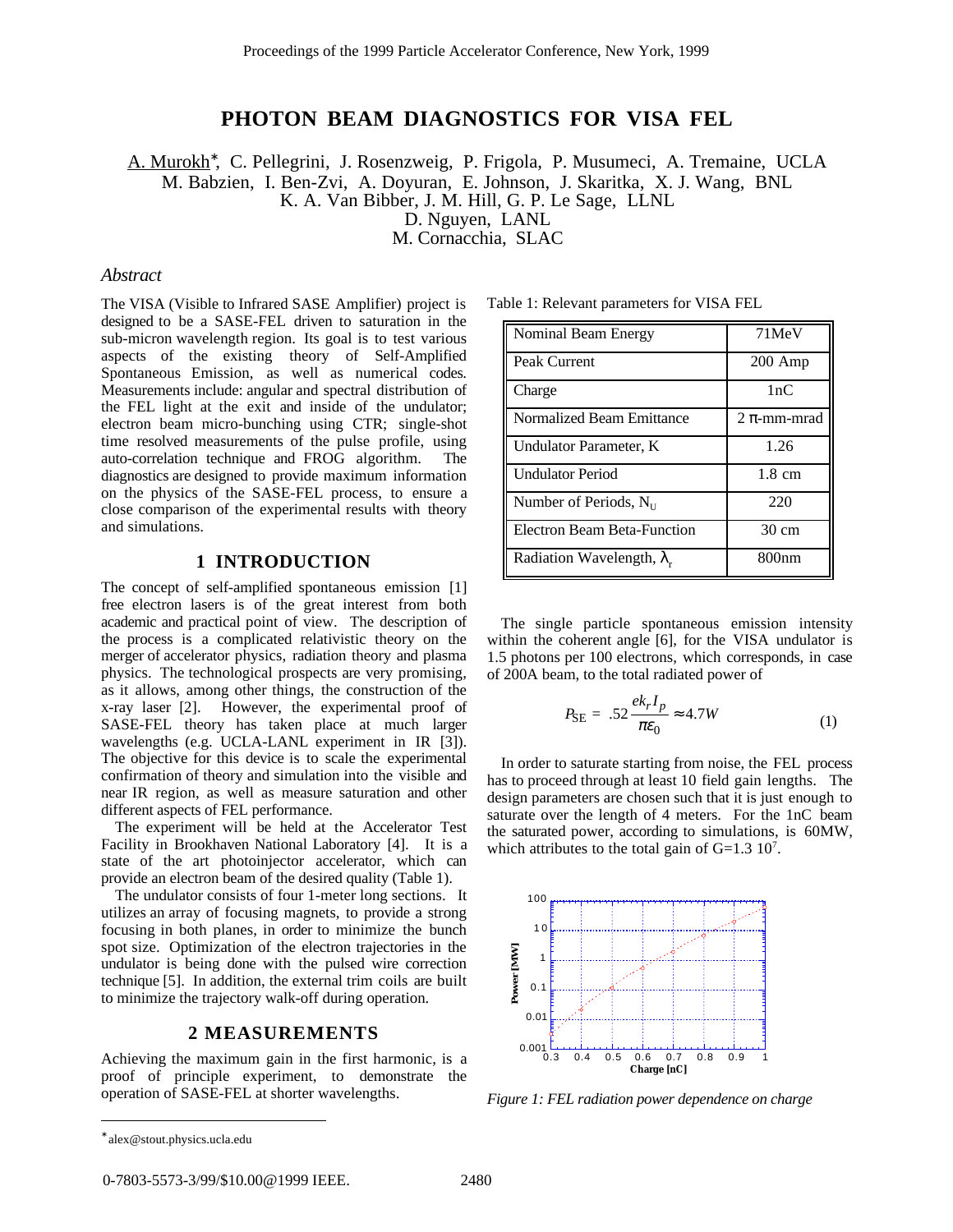

*Figure 2: FEL power degradation due to the electron beam emittance increase*

#### *2.1 Power versus Charge*

The measurement can be repeated for different charges, which should give a characteristic exponential curve on Fig. 1. However, the actual performance of the FEL will depend on the experimental conditions, such as quality of the beam, undulator performance, and proper matching and guiding of the beam through the undulator. Particularly important is the emittance of the beam. On Fig.2 there are simulations results for 1nC beam with the peak current of 200A, which demonstrate very rigid requirements to meet the designed performance of the FEL. Increase in the average beam size by 20% would lower the radiation power by a factor of 4. To ensure proper control of the beam spot, the vacuum chamber is equipped with a YAG beam profile monitors every 50cm.

# *2.2 Spectral and Angular Fluence*

After the exit of the undulator, the light will be transported into the measurements area, attenuated if necessary and then processed by the diagnostics. Relay imaging will be used to preserve profile and characteristics of a radiation pulse, during the transport.



*Figure 3: Simulations results for the radiation power along the length of the undulator*

For the direct comparison of experimental results with the theory of SASE-FEL process, not only the radiation intensity, but also its spectral and angular distribution in the far field will be measured.

Expanding, and collimating the beam into the CCD array shall provide an accurate measurement of the total angular fluence; whereas the slit spectrometer will enable to obtain explicit results for *dI2 /dwd*Ω.

#### *2.3 Power Gain along the Undulator*

VISA FEL design makes possible a set of rather novel measurements. First of all, it is a power gain along the undulator length. Fig. 3 shows the simulations of the power growth along the VISA undulator, performed with the GENESIS code. It indicates nearly linear behavior along at the beginning of the undulator (lethargy), where radiation is being dominated by the spontaneous emission (dashed line). The coherent fraction of SE (dotted line) starts the FEL process, and in a few gain lengths the exponential term prevails, providing for the overall high gain.



*Figure 4: Optical diagnostics layout. Coated mirrors separate FEL radiation from the YAG light and send it into the relay imaging transport line.*

In order to make that measurement possible, the undulator chamber was equipped with 8 diagnostics ports, 50cm apart. The probes are set up with both, YAG crystals for the electron beam diagnostics, and mirrors to get the FEL radiation out. Probe design utilizes periscope mirrors to compensate for mechanical hysteresis in the actuators. The optical transport system has been designed to provide for the optimal imaging of the FEL radiation into the diagnostics area. To satisfy the requirements of the experiment, the transport system should:

- provide for minimum losses, transporting the FEL radiation beam over 15-20 m;
- ensure the identical imaging properties for all ports;
- tolerate errors and imperfections in the optics.